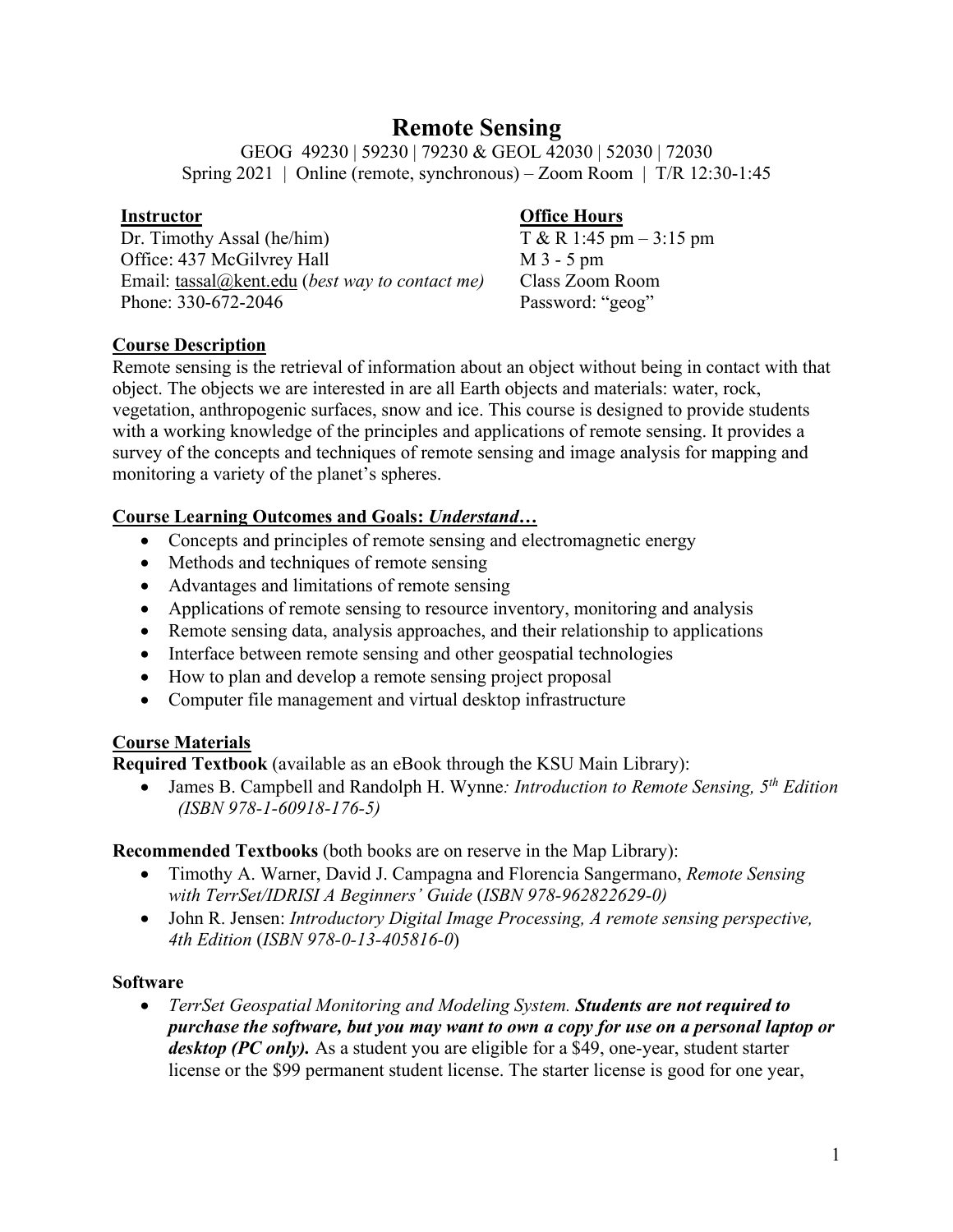then terminates. The student license is a permanent license. If you decide to purchase a personal software license, you can do so online at www.clarklabs.org.

- *ArcGIS Desktop.* We will be using this software to create maps from processed satellite imagery. Students are eligible for a personal license at no charge through the Map Library (PC only).
- Please note, both TerrSet and ArcGIS require some minimal space on your personal computer to be useable. The Department of Geography maintains two computer labs with the required software  $(4<sup>h</sup>$  floor of McGilvrey Hall).
- *Students are not required to purchase any of this software.* We have set up a series of virtual machines (VMs) using virtual desktop infrastructure. Students will download the Microsoft Remote Desktop App (for Mac or PC) and use it to connect to a unique VM (each student will have the same VM for the duration of the semester) to access the required software. This is a challenge posed by COVID-19 and remote courses; however, it is advantageous to use this type of infrastructure as it is become increasingly common in many fields.

# **Hardware**

- A USB Flash Drive (at least 16 GB size) or external hard drive is highly suggested to store your assignment work if you plan to use the software on your personal computer.
- However, if you use a VM, you will not be able to use a hard drive, but instead encouraged to use university supplied cloud storage.
- Success in the lab will depend in large part on managing your data properly. We will discuss this in the lab, but your ability to learn proper data management will be key to your success in this class (and beyond).

# **Zoom & Blackboard**

- All class meetings will be held in the Zoom Room (password is 'geog'). In an effort to emulate an in-person class experience, I expect all students to have their video cameras turned on to maximize engagement with the instructor and other students.
- The course instructor will deliver course materials and additional materials via Blackboard. Links to pdf slides of the lectures will be posted *after* class. This is a synchronous course - there will be no voice over slides or recordings of lectures. You are expected to attend scheduled classes and labs, just as you are in a traditional face-to-face course.

# **Course Structure**

Generally, we will have lecture on Tuesday and lab on Thursday (with a few exceptions).

**Lecture Exams:** Two lecture exams will be completed in class and will consist of a mix of multiple choice and short answer questions that reflect the information covered during that period of the course. Exams will be administered remotely during class time.

**Lab Practical Exam:** One lab exam will be completed in class and will consist of a mix of multiple choice and short answer questions. The practical examswill be administered remotely during class time.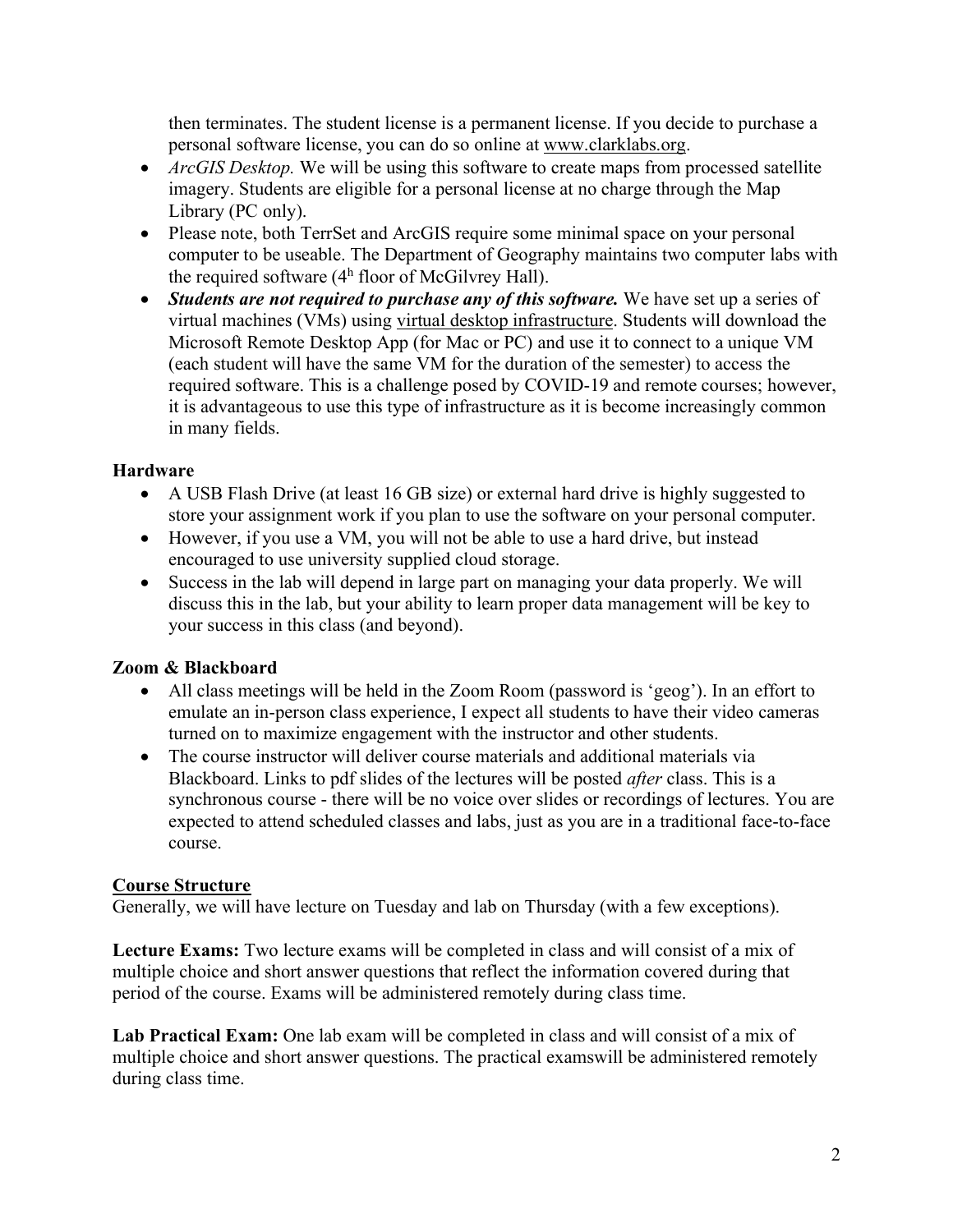**Labs:** Much of your success in this class will depend on gaining hands on experience with digital analysis of satellite images. The major purpose of these labs is to give you the skills and practice you need to learn the methods and to complete the final project. There will be 9 labs in total (15 points/each). Although one class is set aside for each lab you are expected to complete each lab on your own time. Each lab is due by the start of the next lab (typically one week later, unless otherwise noted) and must be submitted via the assignment dropbox in Blackboard Learn. You can discuss the labs with classmates, but each student must turn in their own lab, with written responses in their own words. Each lab is due by the start of the next lab (typically one week later). You are expected to write in complete sentences using proper grammar/spelling.

**Participation:** Attendance and participation is expected. I will do my best to emulate a face-toface lecture/lab experience; I expect the same from all of you. Be present, be inquisitive, be conscientious. Please remember, this is a *synchronous* course. I will be visible on your screen, and I expect all of you to be visible to me and each other each class period. COVID-19 is a challenge to everyone and affects everyone in different ways. If you find yourself struggling this semester, please reach out. Communication with the instructor is key.

### **Final Project**

In lieu of a project analysis and report to satisfy the cumulative final exam requirement for the class you will be required to write a project proposal. The project proposal (80 points) is a hypothetical project you dream up - one feasible of being carried out by you during a semester long independent study course, yet steeped in the scientific literature. The aim of this project is to conceptualize a remote sensing application to a real-world problem, learn how to write a basic proposal, be exposed to the scientific literature and think creatively. For graduate students, it is my hope that this will form your research plan. It will be an opportunity for all students to hone their writing and communication skills. I will provide a word document template to make your lives easier.

There will be two parts:

- 1. Project Proposal Concept (5 points): Approximately six weeks before the proposal is due, you will submit a brief (one or two paragraphs) synopsis of your project concept in Blackboard, which I will comment on and return to you. This will help to make sure you're on the right track.
- 2. Project Proposal (75 points): the proposal document will be the final deliverable for this project. The paper for the project should be a minimum of 1500 words (max 1800 words) for undergraduates (plus images and tables) and in the neighborhood of 2000 words (max 2500 words) for graduate students (plus images and tables). It should include the following sections: project summary, problem statement, proposed activities, anticipated results and benefits, references, and figures.

There will be an opportunity for peer review of your problem statement and proposed activities during class time. I also encourage all students to schedule a session at the KSU Writing Commons. This semester you can schedule a video session, chat session or email session to work with a writing tutor and obtain feedback and pointers on your chronicle. *Anyone who works with a tutor at the Writing Commons for this report will receive additional points on the assignment.*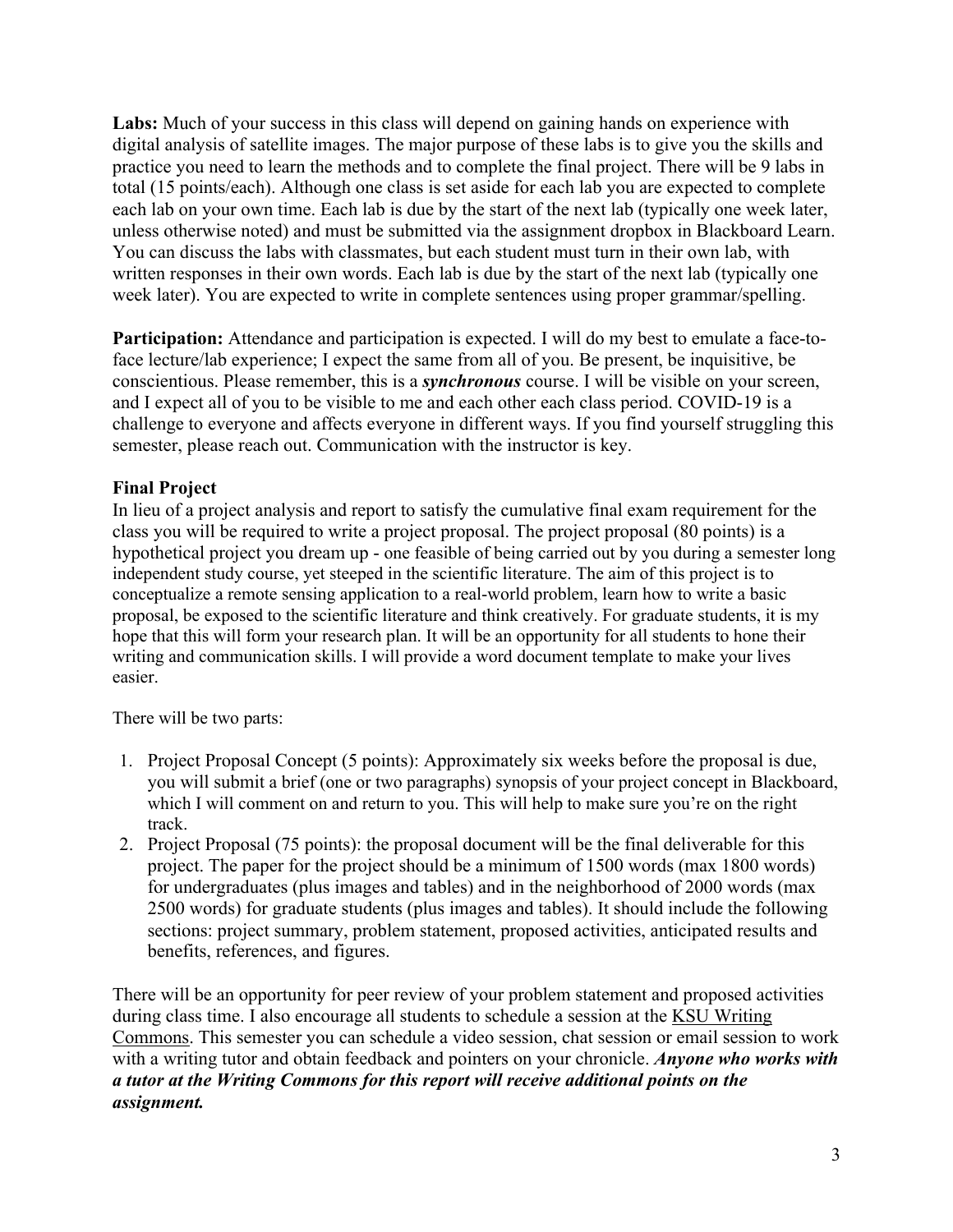### **Course Assessment**

| Category           | Points per item | <b>Total Points in</b> | Percentage of class |
|--------------------|-----------------|------------------------|---------------------|
|                    |                 | Category               | grade               |
| Lab Assignments    |                 | 150                    | $~1.38\%$           |
| Lecture Exams      | 30<br>60<br>80  | 60<br>60<br>80         | 17%<br>17%<br>23%   |
| Lab Practical Exam |                 |                        |                     |
| Final Project      |                 |                        |                     |
| Participation      |                 | 15                     | $\sim 5\%$          |
| <b>Total</b>       |                 | 350                    | 100%                |

#### **Final Grade Scale**

| $A\,92.5 - 100$   | $B+86.5-89.4$     | $C+76.5-79.4$     | $D+66.5-69.4$   |
|-------------------|-------------------|-------------------|-----------------|
| $A - 89.5 - 92.4$ | B 82.5 - 86.4     | $C$ 72.5 - 76.4   | $D$ 59.5 - 66.4 |
|                   | $B - 79.5 - 82.4$ | $C - 69.5 - 72.4$ | F < 59.4        |

**HOW TO SUCCEED IN THIS CLASS** *-* "*Tell me and I forget, teach me and I may remember, involve me and I learn."* B. Franklin

• *Time commitment* –As a rule, for each hour of class, you should be willing to spend an hour of your own time reading and doing class assignments. If you stick with this rule you should not become overwhelmed with material covered in class.

• *Collegiality and professionalism* – Respect your instructors, peers and colleagues.

Communication with the instructor must be conducted in a professional manner. Do not talk in class unless asking or answering class related questions; turn off the ringers on your phones. Do not text or use your phone in class, except for class related purposes. Use your computers only for activities related to class, not social media.

• *Participation and attendance* – participating in class discussions will increase your awareness of the material and issues; take notes of key points. Only "legitimate" reasons for an excuse are accepted – let the instructor know if you will miss class.

• *Always ask questions* – if there is something that you do not understand do not be afraid to ask questions, even if this means interrupting the class. Engage!

• **Persevere** –Technical courses such as this one tend to be challenging in a remote environment. Things will go wrong (e.g. connectivity issues, software issues, etc.), let's recognize that.

However, with challenges come opportunities *~ no problem leaves you where you found it!* • *Late work* – Late submissions will be docked 20% of the allocated points. No labs or projects will be accepted after five days past the deadline. All work will be submitted via Blackboard

Learn. It will be tagged as late, if it comes in after the deadline, and there will be no mechanism to submit after 5 days (to the hour) past the deadline.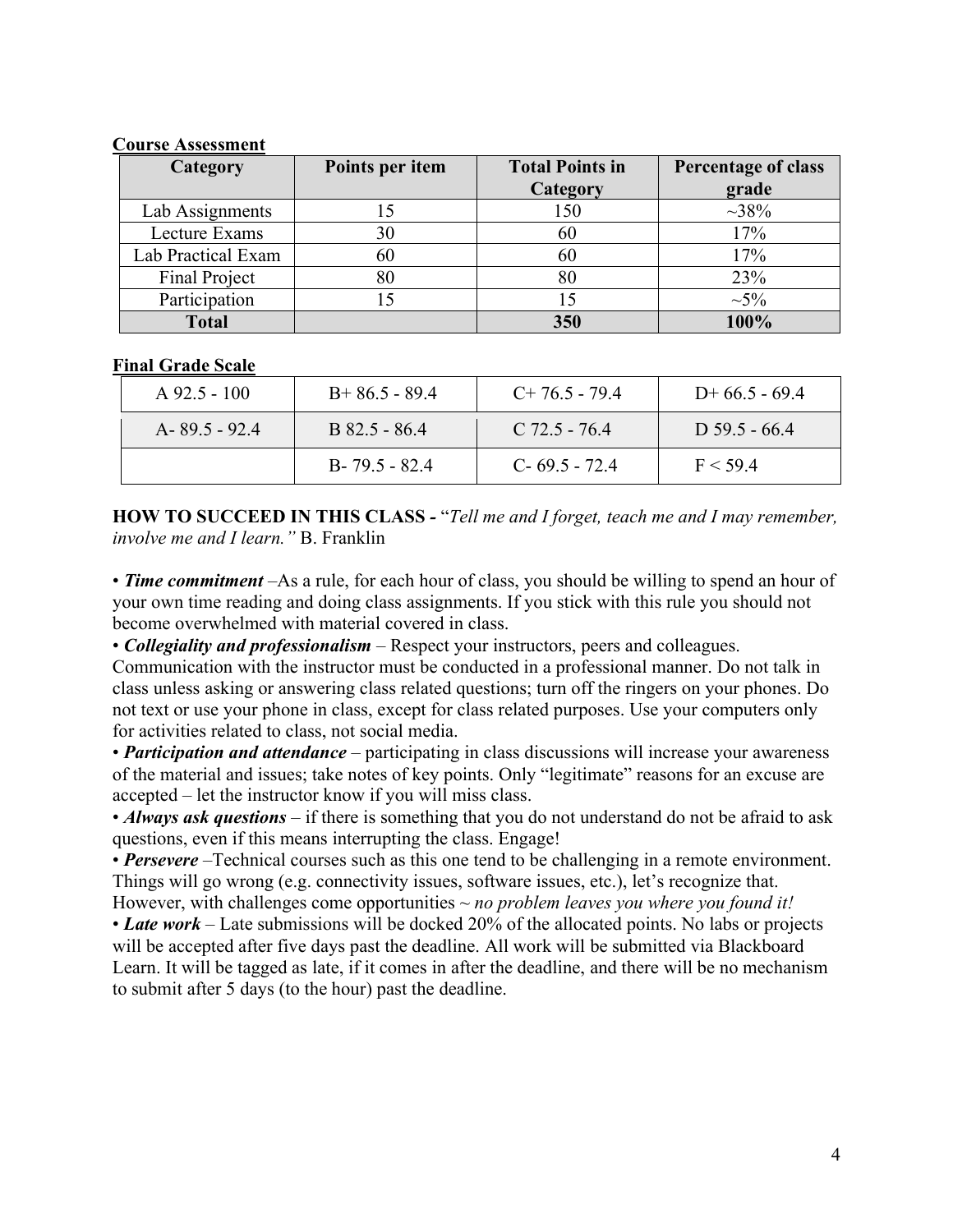### **University and Course Policies**

### **Important Dates**

The official registration deadline for this course is January  $25<sup>th</sup>$ ; the last day to drop this class is February 1<sup>st</sup>. University policy requires all students to be officially registered in each class they are attending. Students who are not officially registered for a course by published deadlines should not be attending classes and will not receive credit or a grade for the course. Each student must confirm enrollment by checking his/her class schedule (using Student Tools in FlashLine) prior to the deadline indicated. Registration errors must be corrected prior to the deadline. The course withdrawal deadline is March 29<sup>th</sup>.

#### **Academic Dishonesty**

University policy 3-01.8 deals with the problem of academic dishonesty, cheating, and plagiarism. None of these will be tolerated in this class. The sanctions provided in this policy will be used to deal with any violations. If you have any questions, please read the policy at http://www.kent.edu/policyreg/administrative-policy-regarding-student-cheating-andplagiarism

#### **Accommodations**

Kent State University is committed to inclusive and accessible educational experiences for all students. University Policy 3342-3-01.3 requires that students with disabilities be provided reasonable accommodations to ensure equal access to course content. Students with disabilities are encouraged to connect with Student Accessibility Services as early as possible to establish accommodations. If you anticipate or experience academic barriers based on a disability (including mental health, chronic medical conditions, or injuries), please let me know. If you have a documented disability and require accommodations, please contact the instructor at the beginning of the semester to make arrangements for necessary classroom adjustments. Please note, you must first verify your eligibility for these through Student Accessibility Services (contact 330-672-3391 or visit www.kent.edu/sas for more information on registration procedures).

#### **Survey of Instructor**

The Student Survey of Instruction (SSI) is now online. We will dedicate a portion of a class period later in the semester for students to complete this survey.

#### **Respect for Diversity**

It is my intent that students from all diverse backgrounds and perspectives be well served by this course, that students' learning needs be addressed both in and out of class, and that the diversity that students bring to this class be viewed as a resource, strength and benefit. It is my intent to present materials and activities that are respectful of diversity: gender, sexuality, disability, age, socioeconomic status, ethnicity, race, and culture. Your suggestions are encouraged and appreciated. Please let me know ways to improve the effectiveness of the course for you personally or for other students or student groups. In addition, if any of our class meetings conflict with your religious events, please let me know so that we can make arrangements for you.